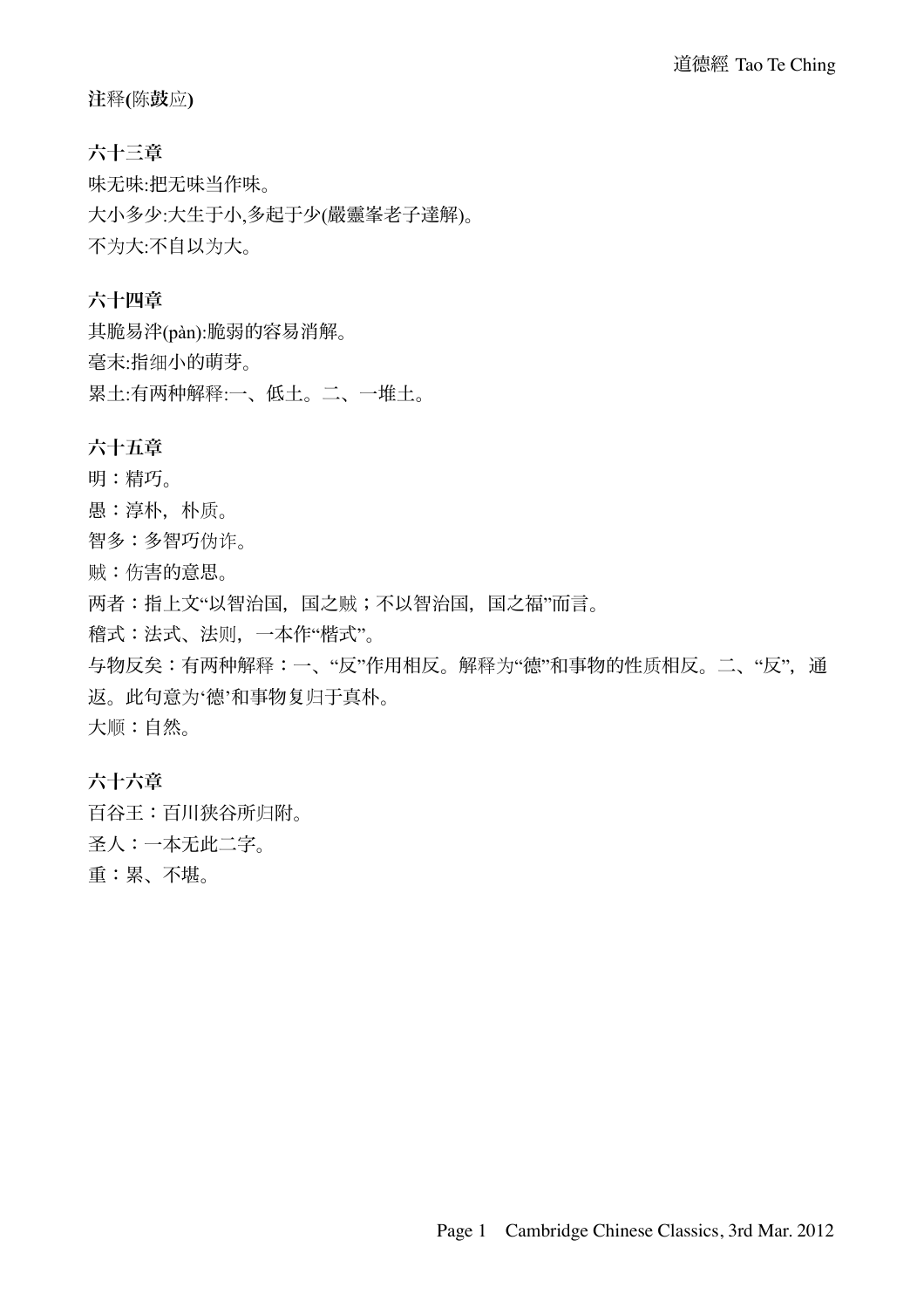## **Translation by D.C. Lau**

### 63

Know the male But keep to the role of the female And be a ravine to the empire. If you are a ravine to the empire, Then the constant virtue vill not desert you And you will again return to be a babe. Know the white But keep to the role of the black and be a model to the empire. If you are a model to the empire, Then the constant virtue will not be wanting And will return to the indefinite. Know honour  $[*]$ But keep to the role of the disgraced And be a valley to the empire. If you are a valley to the empire, Then the constant virtue will be sufficient And you will return to being the uncarved block.

## 64

When the uncarved block shatters it becomes vessels  $[t]$ The sage makes use of these and becomes the lord over the officials.

65

Hence the great cutting Does not sever.

### 66

Whoever takes the empire and wishes to do anything to it I see will have no respite. The empire is a sacred vessel and nothing should be done to it. Whoever does anything to it will ruin it; whoever lays hold of it will lose it.

 $[*]$  The six lines beginning with "But keep to the role of the black" are almost certain to be an interpolation, but of an early date. If that is the case, then the line following should be translated "But keep to the role of the sullied", thus forming a contrast to the line "Know the white" with which it is continuous. Thi conjecture is supported by the fact that as quoted in the T'ien hsia chapter in the Chuang tzu the line "Know th white" is, in fact, followed by the line "but keep to the role of the sullied". Cf. also "The sheerest whiteness seems sullied" (91). [<sup>†</sup>] i.e. officials whose specialist knowledge and ability make them fit to be officials but unfit to be rulers. Cf. the phrase "lord over the vessels" 164.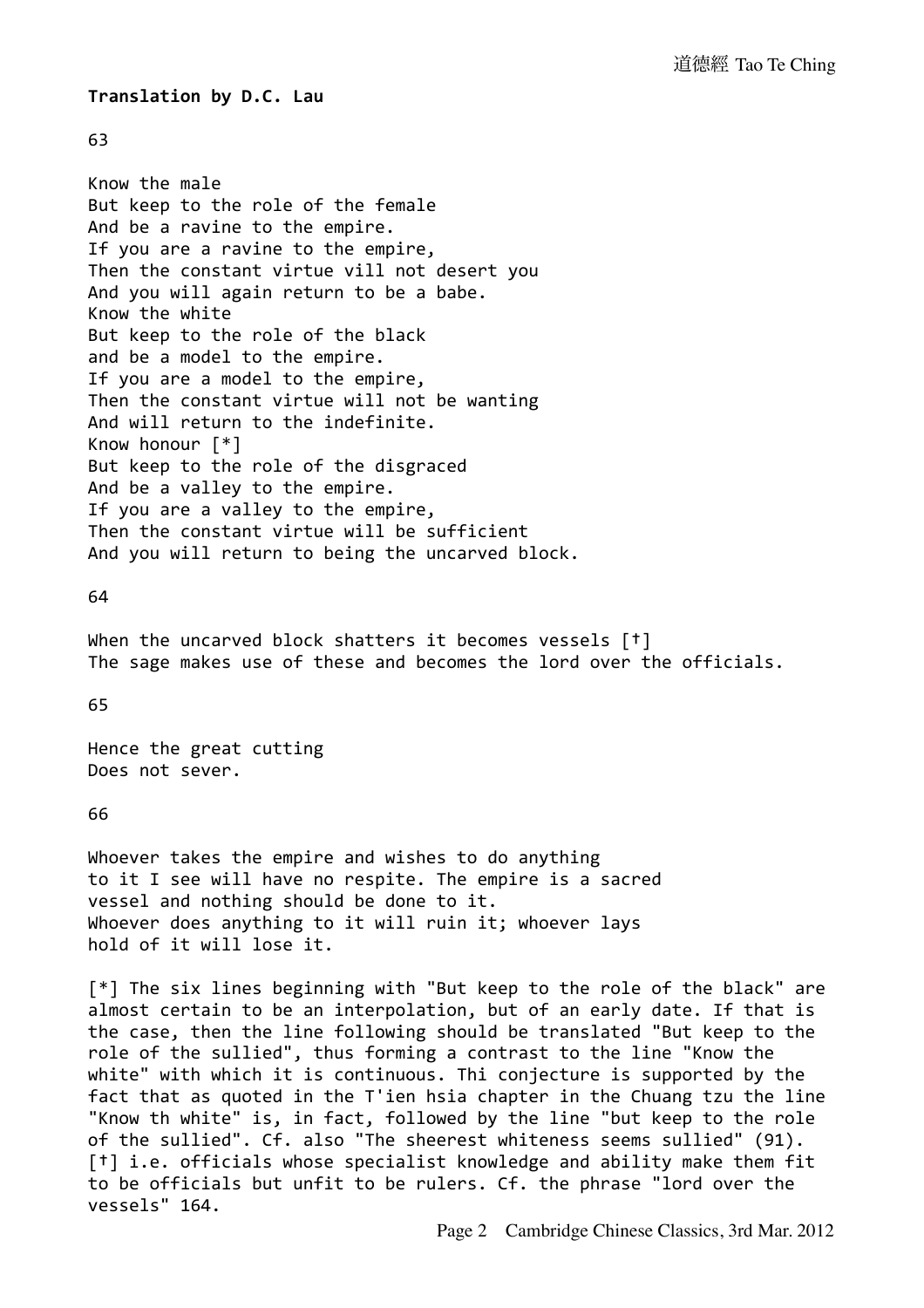**Translation by Robert G. Henricks**

63

Act without acting; Serve without concern for affairs; Find flavor in what has no flavor.

Regard the small as large and the few as many, And repay resentment with kindness. Plan for the difficult while it is easy; Act on the large while it's minute. The most difficult things in the world begin as things that are easy; The largest things in the world arise from the minute. Therefore the Sage, to the end does not strive to do the great, And as a result, he is able to accomplish the great; Those who too lightly agree will necessarily be trusted by few; And those who regard many things as easy will necessarily [end up] with many difficulties. Therefore, even the Sage regards things as difficult, And as a result, in the end he has no difficulty.

64

What is at rest is easy to hold; What has not yet given a sign is easy to plan for; The brittle is easily shattered; The minute is easily scattered; Act on it before it comes into being; Order it before it turns into chaos.

A tree [so big] that it takes both arms to surround starts out as the tiniest shoot; A nine-story terrace rises up from a basket of dirt. A high place one hundred, one thousand feet high begins from under your feet.

Those who act on it ruin it; Those who hold on to it lose it. Therefore the Sage does not act, And as a result, he doesn't ruin [things]; He does not hold on to [things], And as a result, he doesn't lose [things]; In people's handling of affairs, they always ruin things when they're right at the point of completion. Therefore we say, "If you're as careful at the end as you were at the beginning, you'll have no failures." Therefore the Sage desires not to desire and doesn't value goods that are hard to obtain; He learns not to learn and returns to what the masses pass by; Page 3 Cambridge Chinese Classics, 3rd Mar. 2012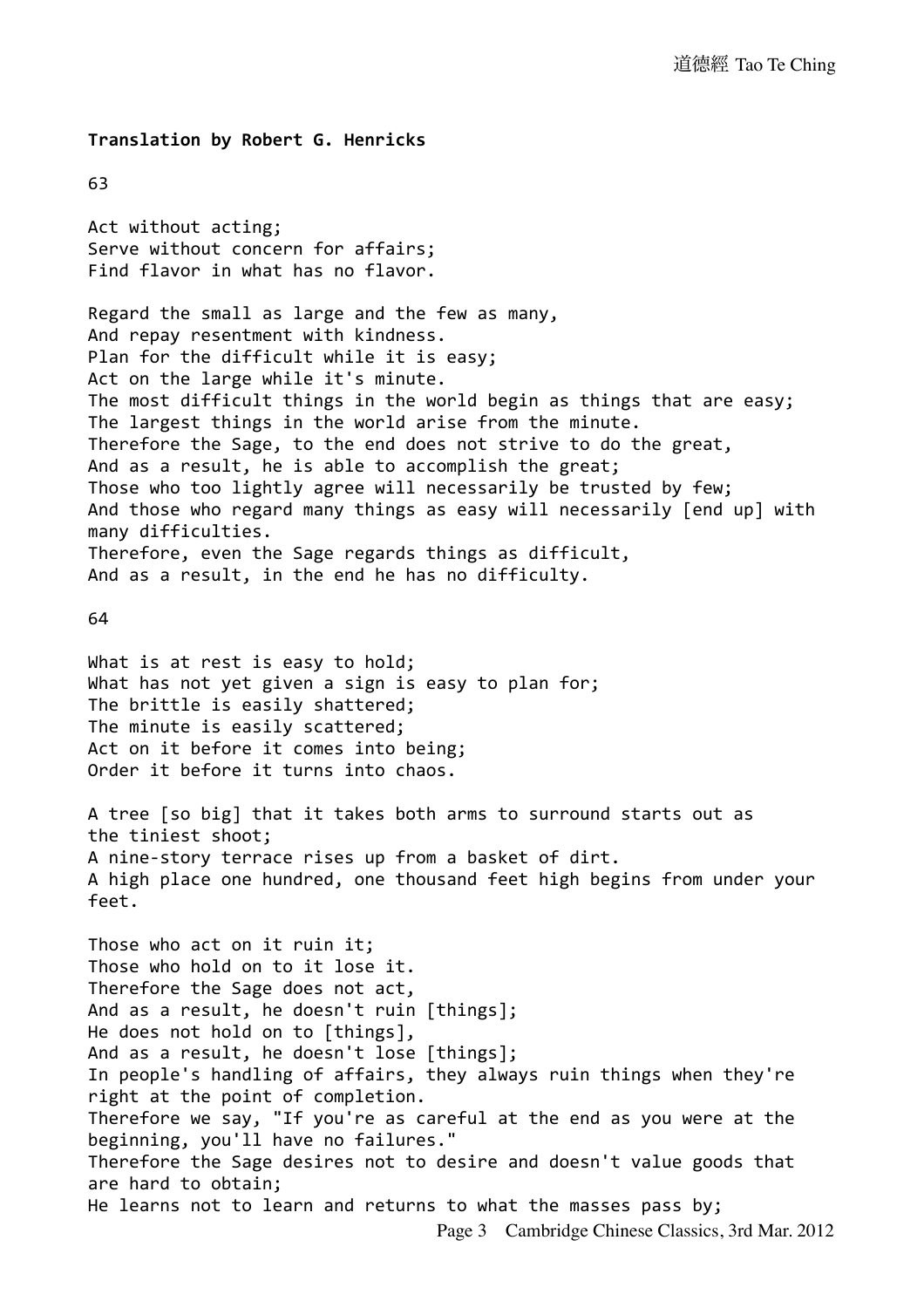He could help all things to be natural, yet he dare not do it.

65

Those who practiced the Way in antiquity, Did not use it to enlighten the people. Rather, they used it to make them dumb. Now the reason why people are difficult to rule is because of their knowledge; As a result, to use knowledge to rule the state Is thievery of the state; To use ignorance to rule the state Is kindness to the state. One who constantly understands these two, Also [understands] the principle. To constantly understand the principle-This is called Profound Virtue. Profound Virtue is deep, is far-reaching, And together with things it returns. Thus we arrive at the Great Accord.

66

The reason why rivers and oceans are able to be the kings of the one hundred valleys is that they are good at being below them. for this reason they are able to be the kings of the one hundred valleys.

Therefore in the Sage's desire to be above the people, He must in his speech be below them. And in his desire to be at the front of the people, He must in his person be behind them. Thus he dwells above, yet the people do not regard him as heavy; And he dwells in front, yet the people do not see him as posing a threat.

The whole world delights in his praise and never tires of him. Is it not because he is not contentious, That, as a result, no one in the world can contend with him?!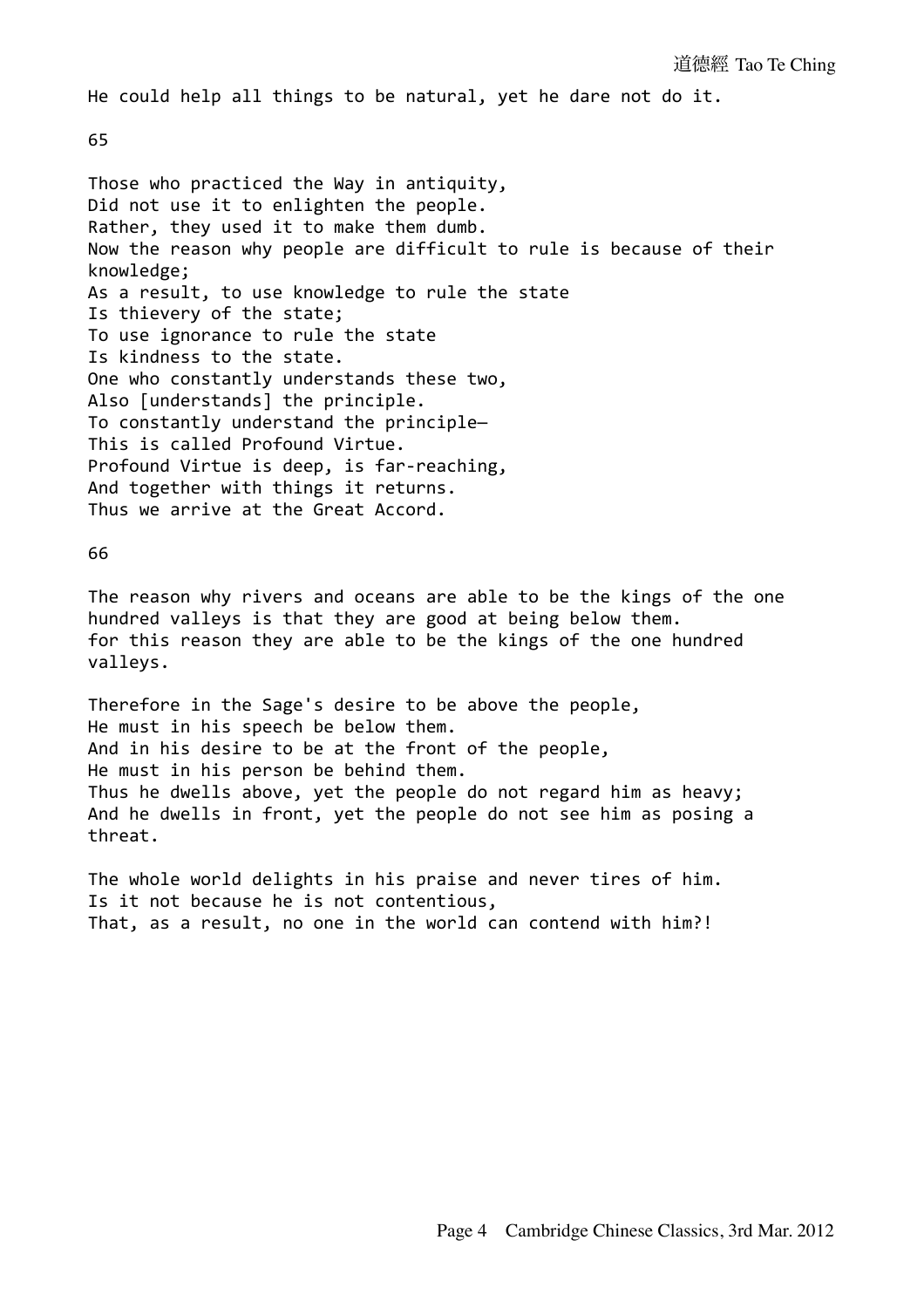## **Translation by James Legge**

63

1. (It is the way of the Tâo) to act without (thinking of) acting; to conduct affairs without (feeling the) trouble of them; to taste without discerning any flavour; to consider what is small as great, and a few as many; and to recompense injury with kindness.

2. (The master of it) anticipates things that are difficult while they are easy, and does things that would become great while they are small. All difficult things in the world are sure to arise from a previous state in which they were easy, and all great things from one in which they were small. Therefore the sage, while he never does what is great, is able on that account to accomplish the greatest things.

3. He who lightly promises is sure to keep but little faith; he who is continually thinking things easy is sure to find them difficult. Therefore the sage sees difficulty even in what seems easy, and so never has any difficulties.

"思始", 'Thinking in the Beginning.' The former of these two characters is commonly misprinted "恩", and this has led Chalmers to mistranslate them by 'The Beginning of Grace.' The chapter sets forth the passionless method of the Tâo, and how the sage accordingly accomplishes his objects easily by forestalling in his measures all difficulties. In par. 1 the clauses are indicative, and not imperative, and therefore we have to supplement the text in translating in some such way, as I have done. They give us a cluster of aphorisms illustrating the procedure of the Tâo 'by contraries,' and conclude with one, which is the chief glory of Lâo-dze's teaching, though I must think that its value is somewhat diminished by the method in which he reaches it. It has not the prominence in the later teaching of Tâoist writers which we should expect, nor is it found (so far as I know) in Kwang-dze, Han Fei, or Hwâi-nan. It is quoted, however, twice by Liû Hsiang; --see my note on par. 2 of ch. 49.

It follows from the whole chapter that the Tâoistic 'doing nothing' was not an absolute quiescence and inaction, but had a method in it.

64

1. That which is at rest is easily kept hold of; before a thing has given indications of its presence, it is easy to take measures against it; that which is brittle is easily broken; that which is very small is easily dispersed. Action should be taken before a thing has made its appearance; order should be secured before disorder has begun.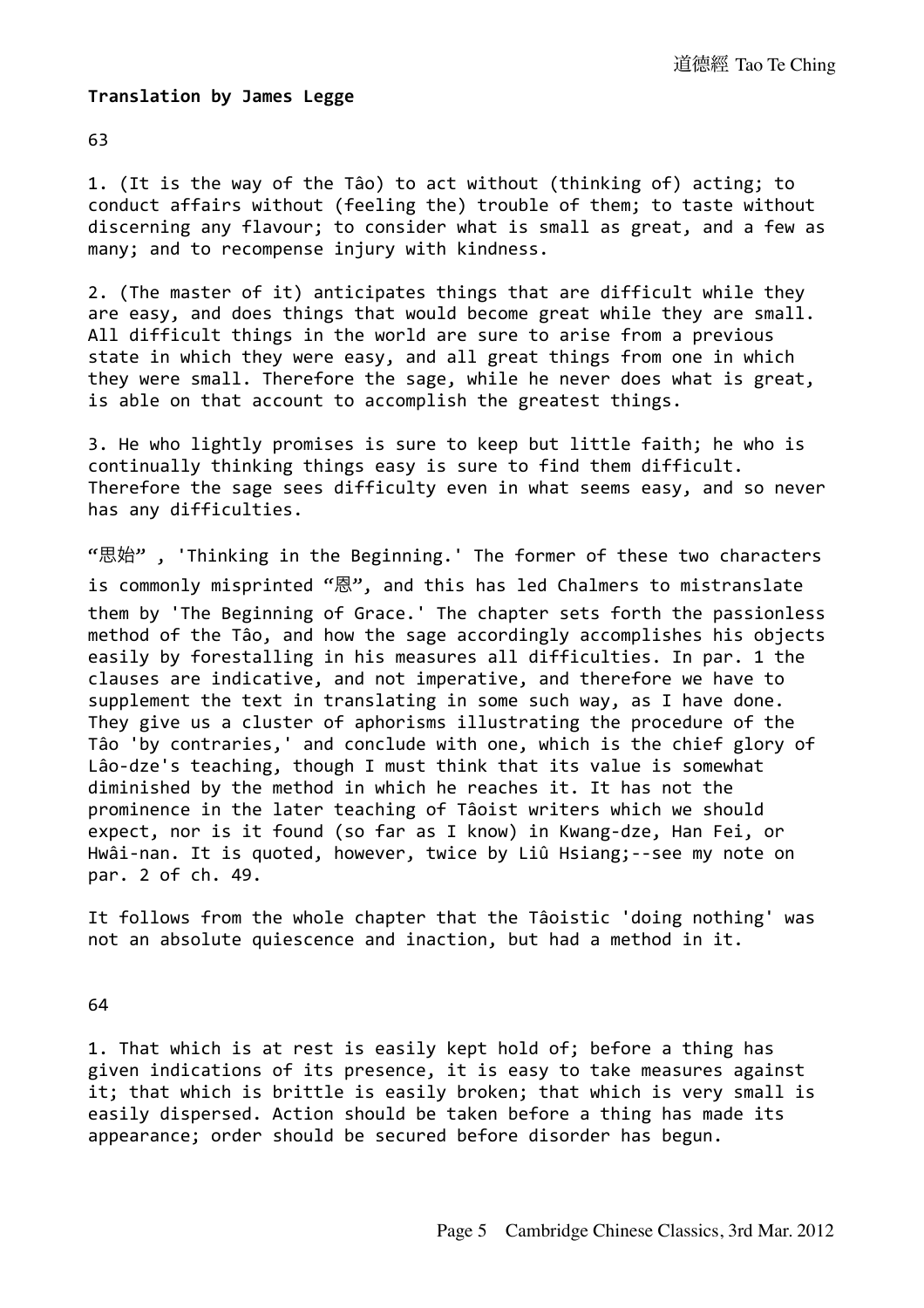#### 道德經 Tao Te Ching

2. The tree which fills the arms grew from the tiniest sprout; the tower of nine storeys rose from a (small) heap of earth; the journey of a thousand lî commenced with a single step.

3. He who acts (with an ulterior purpose) does harm; he who takes hold of a thing (in the same way) loses his hold. The sage does not act (so), and therefore does no harm; he does not lay hold (so), and therefore does not lose his hold. (But) people in their conduct of affairs are constantly ruining them when they are on the eve of success. If they were careful at the end, as (they should be) at the beginning, they would not so ruin them.

4. Therefore the sage desires what (other men) do not desire, and does not prize things difficult to get; he learns what (other men) do not learn, and turns back to what the multitude of men have passed by. Thus he helps the natural development of all things, and does not dare to act (with an ulterior purpose of his own).

"守微", 'Guarding the Minute.' The chapter is a continuation and enlargement of the last. Wû Khäng, indeed, unites the two, blending them together with some ingenious transpositions and omissions, which it is not necessary to discuss. Compare the first part of par. 3 with the last part of par. 1, ch. 29.

65

1. The ancients who showed their skill in practising the Tâo did so, not to enlighten the people, but rather to make them simple and ignorant.

2. The difficulty in governing the people arises from their having much knowledge. He who (tries to) govern a state by his wisdom is a scourge to it while he who does not (try to) do so is a blessing.

3. He who knows these two things finds in them also his model and rule. Ability to know this model and rule constitutes what we call the mysterious excellence (of a governor). Deep and far-reaching is such mysterious excellence, showing indeed its possessor as opposite to others, but leading them to a great conformity to him.

"淳德", 'Pure, unmixed Excellence.' The chapter shows the powerful and beneficent influence of the Tâo in government, in contrast with the applications and contrivances of human wisdom. Compare ch. 19. My 'simple and ignorant' is taken from Julien. More literally the translation would be 'to make them stupid.' My 'scourge' in par. 2 is also after Julien's 'fléau.'

66

1. That whereby the rivers and seas are able to receive the homage and tribute of all the valley streams, is their skill in being lower than they; $-$ it is thus that they are the kings of them all. So it is that the

Page 6 Cambridge Chinese Classics, 3rd Mar. 2012